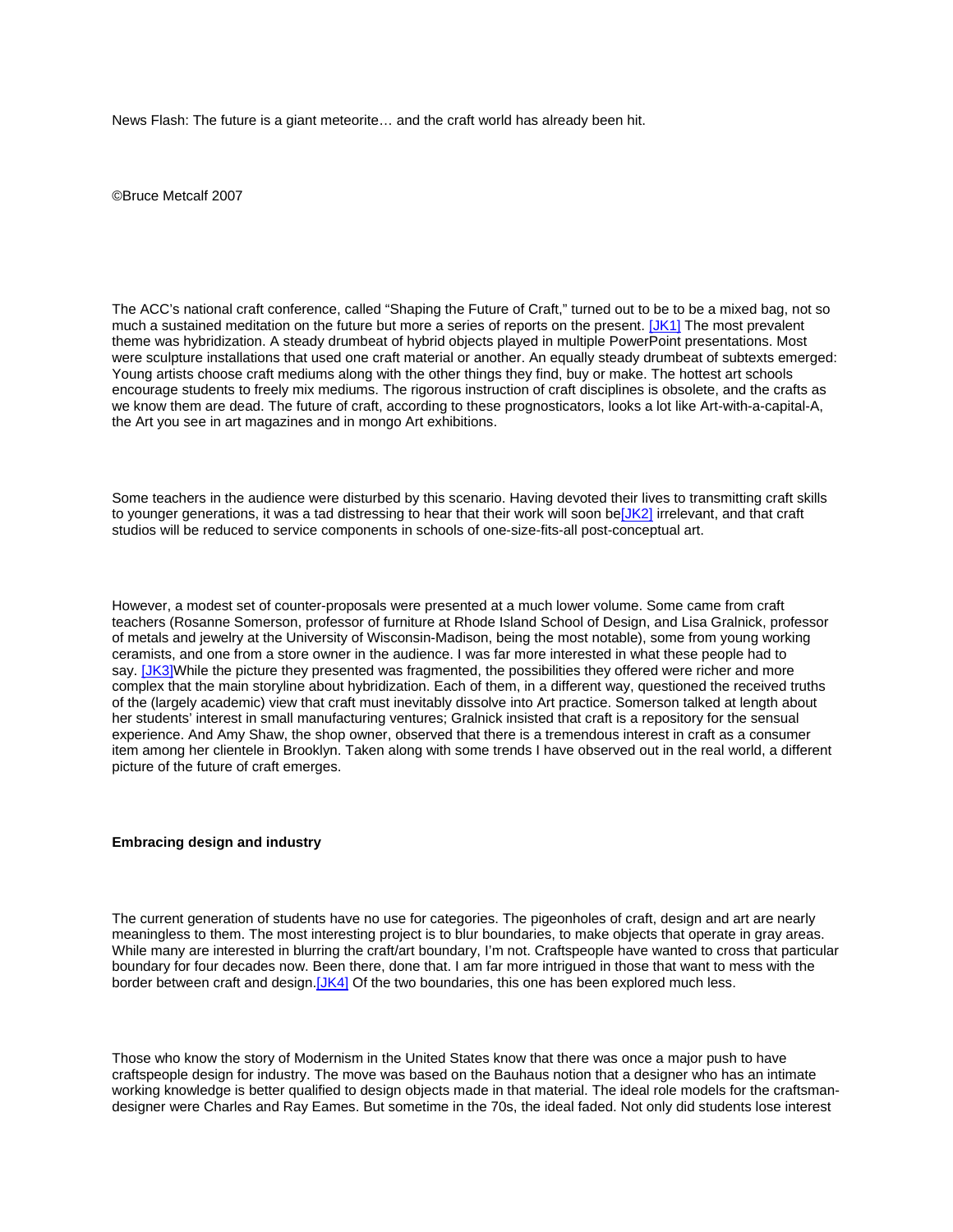in working for industry, but industry lost interest in hiring craftspeople. They had young industrial designers with college degrees to choose from, after all. Until about 10 years ago, the two camps had little further contact in this country.

Meanwhile, European designers found they could collaborate with small shops, producing limited editions of inventive designs. Or, large companies like Alessi provided the money and connections to get designers to work with craft shops. Some of the objects that emerged from these cooperative ventures received a lot of good press. Examples: all that Memphis furniture, or Marc Newson's 1986 "Lockheed Lounge.["\[JK5\]](x-webdoc://7A3A8FBE-03E8-4FD2-98A9-AF71EC85F456/#_msocom_5)

The under-30 crowd pays attention. The American segregation of design and craft looks increasingly foolish to them. Confident of their abilities, they believe the two disciplines are closely related, and any reasonably skilled individual can cross from one to the other. Furthermore, they think that they can find a way to put their own designs into production even if the big manufacturers ignore them. Who needs Herman Miller? Poke around on the web, and maybe you can find a company interested in working with you.

Some young craftspeople regard themselves as designers. Their training in their medium gives them skills they need to generate good designs, along with sensitivity to cultural issues. The isolation of craft from design looks foolish: they can design, they can think, so why not? Furthermore, they are fearless about technology. Anything that does the job well is good, whether it is digital or hand-based. The precious politics of handwork, the heavy breathing about quality and integrity that once motivated thousands to take up woodworking, has become *passé*. If anything, craft is understood in Bauhaus terms, as a sound training-ground for designing in a particular material. It's a practical orientation, not an idealist one.

Any interest in design leads directly to production for the marketplace. For decades, most craft students mirrored their teacher's attitudes: engaging the market as an "artist" was OK because it was principled, idealistic. But some teachers implied by instruction and by example that design for production was not OK. The purity of art would be stained by commerce. While this was not universally true of woodworking programs, the attitude was pervasive elsewhere. Not only was the argument flawed–galleries are merely high-toned stores, after all–but it crippled several generations of talented students. Torn by internal conflict about the desirability of getting into production, they conceived of themselves as artists instead. And when that strategy failed, they dropped out of the crafts altogether[.\[JK6\]](x-webdoc://7A3A8FBE-03E8-4FD2-98A9-AF71EC85F456/#_msocom_6) Luckily, many in the current generation reject that argument, and embrace the marketplace enthusiastically. A lot of the most interesting new work is being done with the marketplace in mind. Hundreds of young craftspeople see sales as a path to empowerment in this culture, and they would be gratified to make a nice profit.

### **Commodification**

At the ACC conference, furniture historians Edward Cooke Jr. and Glenn Adamson gave a very polished talk about the history of American craft, and some of the social conditions that formed it. It was one of the high points of the conference, but for me it had a sour note. Cooke and Adamson brought up the issue of commodification, which they defined as the process of an object exceeding its use value by becoming a fetish of sorts. Using studio glass as a convenient whipping-boy, they talked about the marketplace leading glass "down the wrong path" "to a certain frenzy" of careless accumulation. Since the topic of the conference was the future, one might conclude that the marketplace is a corrupting influence on the crafts, and should henceforth be treated something like a snarling wolf in your kitchen.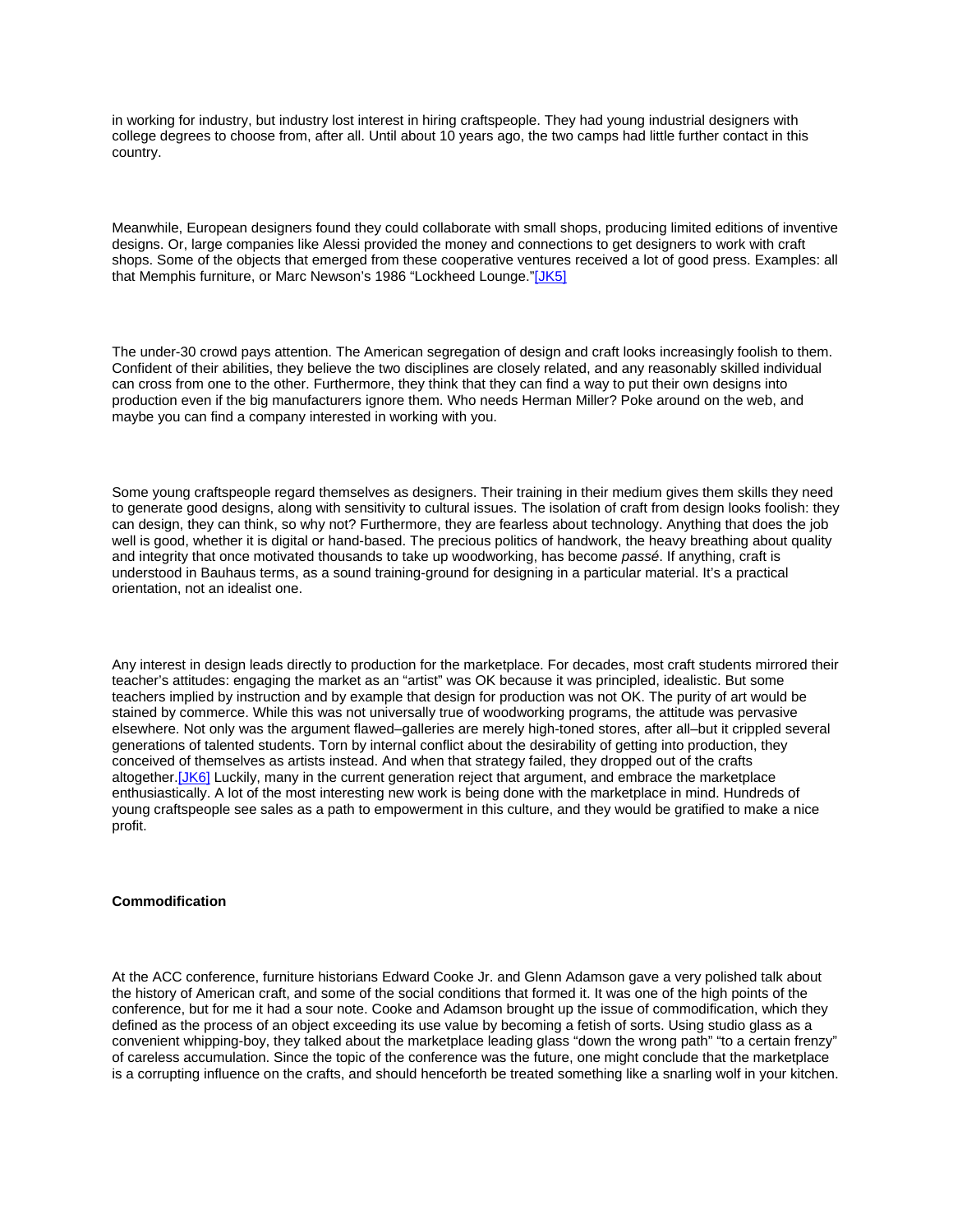Well. The concept of commodification leads back to Marxism, and the presumption that the marketplace is inherently evil. (It leads further to socialist revolution, and condemnation of the middle class for standing in revolution's way.) [\[JK7\]](x-webdoc://7A3A8FBE-03E8-4FD2-98A9-AF71EC85F456/#_msocom_7) Perhaps Cooke and Adamson believe that commodification is dangerous only at high price points, and small-money capitalism is OK. But an object sold for \$10 is no less implicated in the marketplace than another sold for \$100,000. Which is the greater distortion: that a craftsman designs a chair to be sold for \$50, as Walker Weed once did, or that some real estate developer buys a glitzy piece of glass for \$250,000? The marketplace is more than happy to sell expensive quasi-sculptures to self-satisfied *nouveaux riches*. It's a feedback loop, reinforcing certain kinds of taste, that's all. Nobody is compelled to participate. A disdainful attitude towards commodification confounds many theorists of Cooke's generation, rendering them partially blind. It's a preconception that tempts people to dismiss market-oriented work out-of-hand. Best, I think, to let it go.

I suspect that talk about commodification is actually a way to avoid the issue of bad taste among collectors. Art has acquired importance beyond its use-value for millenniums, and slick marketing has been with us for centuries. No big deal. What's disturbing to elitists like me is that dreadful work sells so well. But we can't attack taste, so we shift our disgust into complaining about commodification.

#### **Urban hipster taste**

[\[JK8\]](x-webdoc://7A3A8FBE-03E8-4FD2-98A9-AF71EC85F456/#_msocom_8) A radical shift in taste is taking place. I don't know how much this shift is acknowledged at art schools and exhibitions. Some college teachers and craft professionals don't get it, and they tend to suppress every manifestation of this taste whenever it appears. [\[JK9\]T](x-webdoc://7A3A8FBE-03E8-4FD2-98A9-AF71EC85F456/#_msocom_9)hinking it's bad, they tend to squash it unthinkingly. However, taste is a companion to both aesthetic sensibility and philosophical outlook, and if a whole bunch of young people buy into a new kind of taste, oldsters had better pay attention.

For lack of a better label, I'll call it urban hipster taste. It has been around for more than two decades, and has been gathering energy of late. For a primer in urban hipster taste, check out a catalog from Archie McPhee. It's all there, in fascinating detail. Urban hipster taste is a confluence of semiotics, shopping, and kitsch. It is often wrapped in irony and humor. It's also quite serious, and has profound implications for the future of craft.

Everybody younger than 30 has grown up in an ocean of signs. They swim in it like fish, hardly noticing it. Think highspeed channel surfing: one context follows another in rapid succession, each one demanding interpretation. Old fogeys like me linger on every channel, puzzled. Why is there a channel devoted to bass fishing? What are all these jump-cut images? Is Christian broadcasting serious, funny or sad? It all seems to border on incoherence.

Younger people know how to read these signs rapidly, without breaking a sweat. They are all trained semioticians. (Semiotics regards objects and behaviors as all having the properties of language. For instance, we all know the language of cars. Everybody knows what a Rolls Royce means in comparison to a rusty 1989 Dodge.) All under-30s know that no object or image is inert, but is full of meaning and any packed with hidden agendas. My generation wondered if the world was meaningless. This generation, in contrast, has to deal with a glut of meaning. They regard meaning as an endless variety of assembly kits. You can do whatever you want with meaning: buy into it, reject it, modify it at will. It's the third option -- to treat meaning as a plastic material to be customized at will -- that is most commonly accepted.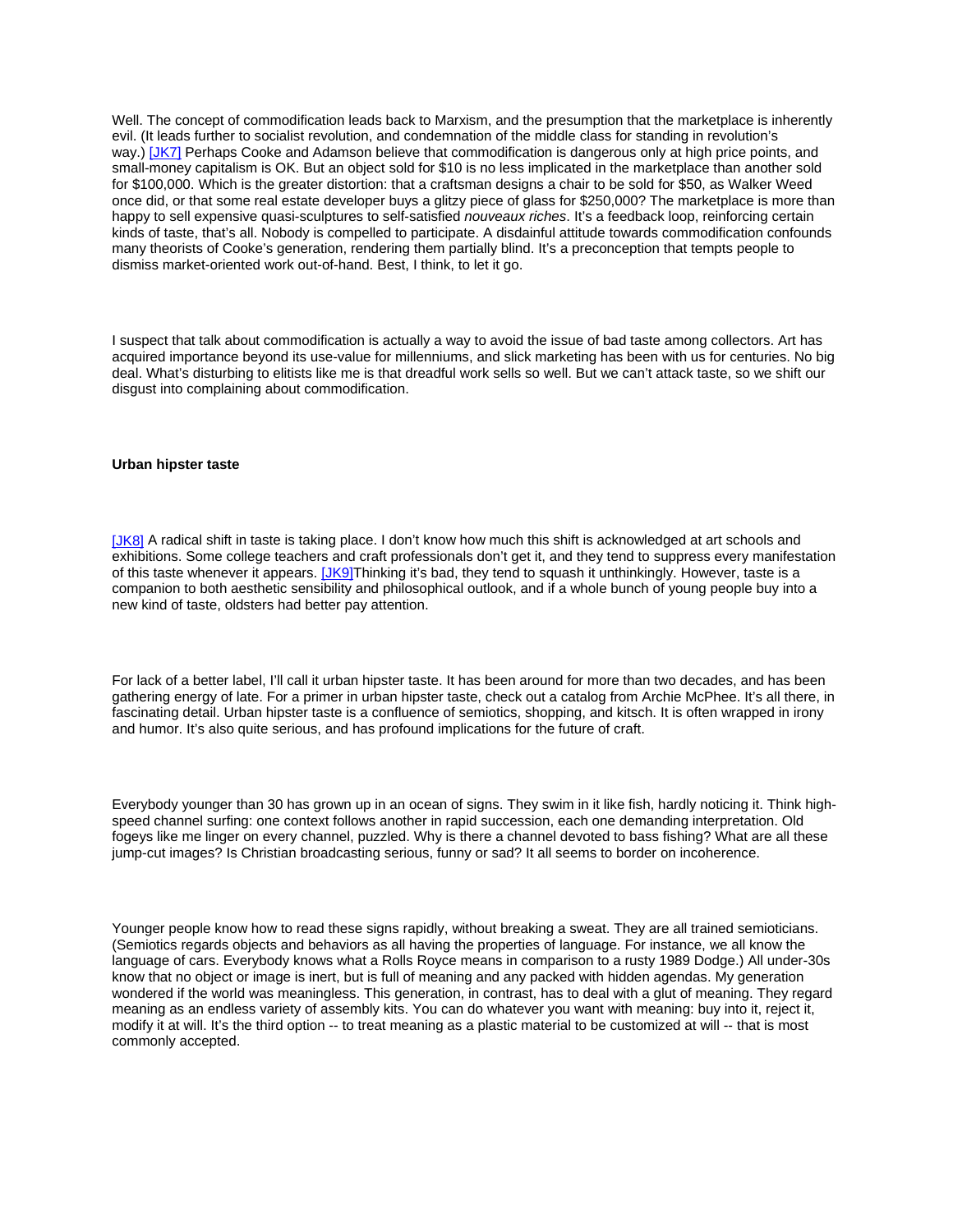The semiotic viewpoint tends to flatten meaning, to treat all meanings as roughly equivalent. And interchangeable. People like me, who think of meaning as something one must struggle to find, and who base their lives on one or two central beliefs, find this *laissez-faire* attitude towards meaning almost shocking. Don't laugh. If you're reading this article, you are probably a true believer in the inherent meaning of craft. Or that wood should be treated with reverence. Or that art has transcendent value. To a believer, the proposition that meaning can be taken up and abandoned freely is pretty damn weird.

### **Shopping**

The activity that most closely matches the sense that meaning is exchangeable is shopping. To many young people, shopping and constructing a personal identity are almost the same thing. One shops for clothes that signify a certain attitude, or one mixes different clothes to invent new hybrid identities. Similarly, one shops for furnishings, music, cosmetics or whatever with the same attitude. At the same time, it's clear that these objects are replaceable -- they can be exchanged for another set of consumer goods that signify a whole new identity. And given the deluge of consumer goods, there are now so many choices that the permutations are infinite. Shopping is fun, entertaining, ironic. To shop is to play with signs. And shopping is the primal metaphor for life in America today.

Hipster shoppers don't believe the hype, though. They understand that consumers are being manipulated, and they know every advertising trick. They tend to regard it all with ironic detachment. Their attitude can easily be mistaken for insincerity, the glib gallows humor of a willing victim. Maybe. But urban hipsters negotiate through media saturation and 24-7 commerce, looking for the energy. Where's the heat? What's interesting in all this chaos?

#### **Kitsch and the new authenticity**

Somebody who plays with signs has a flexible attitude towards authenticity. My generation thought authenticity was basic, fixed, and above all honest. The tiller of the soil had an authentic relationship to the earth and its seasons. The tribal shaman had an authentic relationship to the spiritual realm. And the craftsman has an authentic relationship to his materials -- and presumably to the larger culture. Authenticity exudes an aura of uncompromising purity, a beacon of honesty for all the world to see. Think of James Krenov planing his wood, carrying on about the integrity of ultrafine handwork, and insisting his work stands as a repository of virtue.

To the urban hipster, such earnest sermons are laughable. Authenticity is not located in anything fixed. Instead, it is located in consumer goods. Is the real America found in some grumpy refusenik, sharpening his tools amidst the redwoods? Or is it found in the stores and shopping malls? Hipsters vote for the stores every time.

If authenticity can be constructed out of the debris of shopping, the attitude towards the patina of age changes. Since the 1980s, large numbers of people have been fascinated with the signs of antiquity. Wear, weathering, and the residues of ritual were all taken to stand for authentic experience. Think of Stephen Whittlesey's furniture constructed of recycled boats and buildings: the crusty, worn surfaces were interpreted as representing a simpler, more honest time. Whittlesey's furniture is, in effect, the record of an archeological expedition into a lost world. But now, the patina of age no longer makes sense. It's the patina of kitsch that resonates.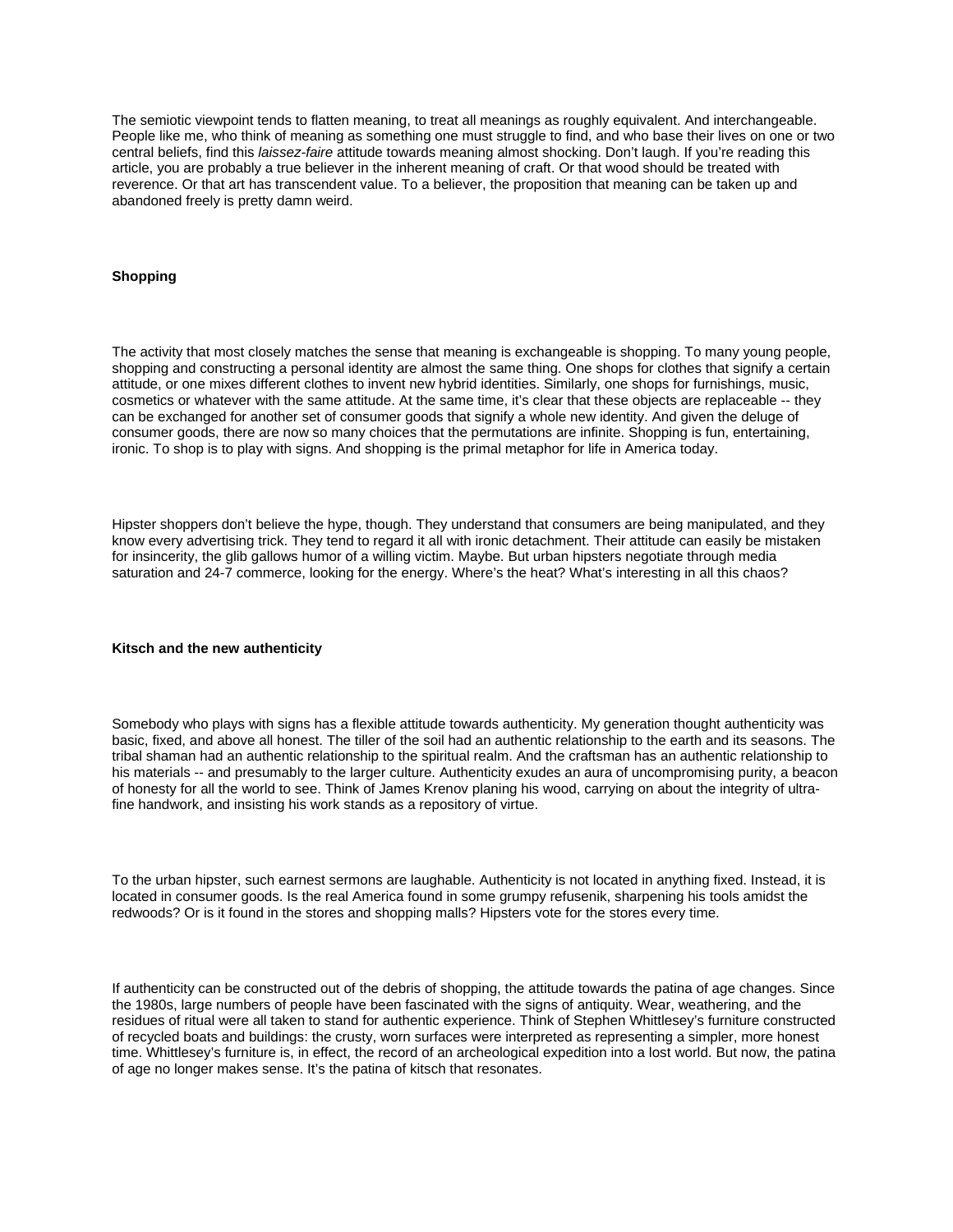Think about it: what is the archeology of shopping? Kitsch. The prodigious energy of bad taste, of American philistine commercialism at its worst. 1950s cars. Chrome-plated appliances. Barbie dolls. What old fogeys recoil from, hipsters embrace. They tend to find the most energy in the decade immediately before they were born, which now means the 60s and 70s. They correctly understand this stuff as an authentic manifestation of consumer culture, and they delight in it. Because outdated consumer goods are not part of their direct experience, it's exotic and amusing. Because it's semiotic in nature, it's available for playful rearrangement. Kitsch is the clay of hipsters. They rub it on everything. There's nothing precious, nothing that can't be mixed or matched. Have a cocktail! Wear a plaid sports coat! Knit a few robots out of cheesy pink yarn!

## **Hipster DIY**

One might think all this irony and irreverence spells the death of craft. Not so. There's a groundswell of urban hipster do-it-yourself activity that has attracted the attention of marketers and publishers. Already, at least two magazines are devoted to the subject: *Readymade* and *Craft*. From the point of view of a trained craftsman, they appear primitive. But to measure them by the standards that studio crafts have labored so hard to develop is to miss the point. These magazines (presumably) appeal to a population of young men and women who are dissatisfied with pure consumerism. They want to use their hands for something more than whipping credit cards out of a wallet. They want to make things, maybe for the first time in their lives. Sound familiar?

What's fascinating about Hipster DIY is that the stuff in the magazines looks nothing like the stuff in craft publications and fairs. Some of it's silly (a dumbbell made of D cell batteries, a clock made of an old paint-by-number painting), but some of it is fairly sophisticated. DIY magazines trade in the familiar lifestyle features: record reviews, new products, features on young artists. Their design sensibility is kitschy: the icon of *Readymade* magazine should be the George Nelson "Atomic Wall Clock" from 1949. At the same time, they suggest a resurgence of interest in handcraft that has very close parallels to the 1960s, when all those hairy hippies churned out yards of macramé and tie-die. The imagery is different, but the impulse is the same.

While most elitists ignore rank amateurs, this resurgence of interest in making is very promising. It has energy. It's sorta cool. The DIY phenomenon can serve as an entry-point to a more disciplined study of making. Hipsters (or hipster wanabees) could very well constitute the core of a new generation of students -- if only somebody can figure out how to reach out to them, and get them into classrooms.

### **The possibilities**

Even among urban hipster artists, craft has potential. Shopping pales after a while, and one realizes that even in the vast flood of consumer goods, some things can't be bought. The obvious alternative is to invent your own signs - which means you have to make them. (Or have them made, but only established professionals are rich enough to afford that.) While lots of young artists are content with flat images that can be generated on a computer, plenty of others long for the vividness of objects, of real things that can be held in the hand, worn, or tripped over. Still, nobody should expect purity. Chances are good that handmade stuff will be used in combination with found or bought stuff. The possibilities for energetic combinations are endless, even if they are jarring.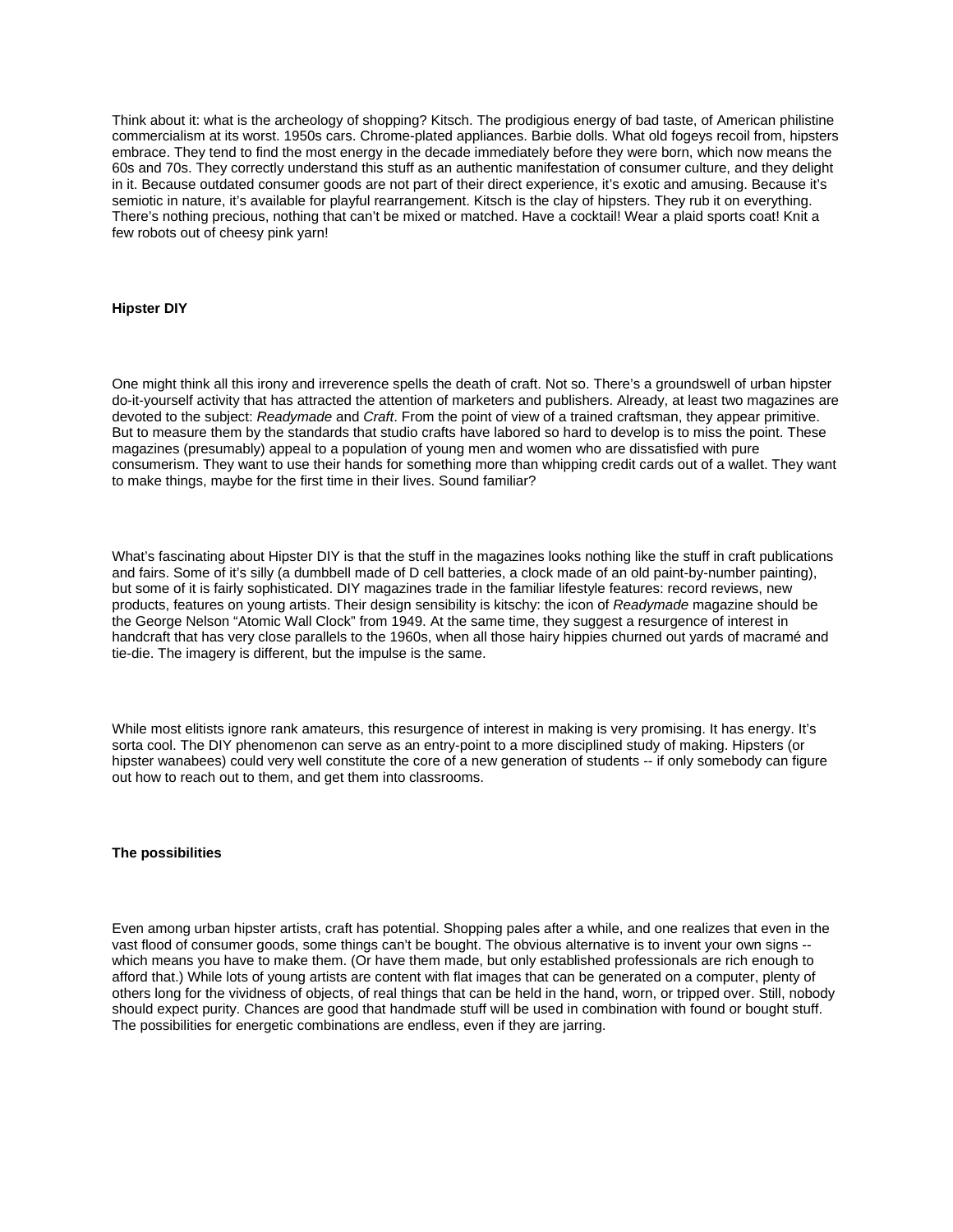The other piece of good news is that a lot of kids are interested in useful things. After several generations of kids who REALLY wanted to be artists, this is a refreshing change. As high-end craft is increasingly devoted to making useless objects, only good for looking at, the utilitarian roots of craft go ignored. If a new generation of students insists on making things they and their friends can actually use, it will be all to the good.

As far as I can tell, neither craft teachers nor practicing craftspeople are prepared for the shift in taste I have described. It looks corny and unsophisticated. In fact, it's engaged and celebratory, a cheerful embrace of the jumble of signs that constitute visual America. The old way of struggling to find one's true voice is simply not part of their equation, and making value judgments is not particularly important. Hipsters-and, in fact, almost all young people today -- make their identities out of a patchwork of images and styles. If teachers and craftspeople can't adapt to this new sensibility, they risk becoming irrelevant.

At the ACC conference, there was a lot of muttering that craft is dead going on, and a lot of fear. Maybe a giant meteorite has hit the craft world, and most crafts are fated to become extinct. Maybe craft will become a collection of hobbies, nothing more. Or maybe the field will adapt. So I ask you: is craft a dinosaur, or a mammal?

[\[JK1\]I](x-webdoc://7A3A8FBE-03E8-4FD2-98A9-AF71EC85F456/#_msoanchor_1) conflated your 2 sentences to speed up the opening a tad.

[\[JK2\]"](x-webdoc://7A3A8FBE-03E8-4FD2-98A9-AF71EC85F456/#_msoanchor_2)will soon be irrelevant" or "has become irrelevant?"

[\[JK3\]I](x-webdoc://7A3A8FBE-03E8-4FD2-98A9-AF71EC85F456/#_msoanchor_3)'m intrigued, what did they have to say? Can you pls include some brief quotes or descriptions here or in a subsequent section on this aspect of it? Doing so would take a lot of the abrasion out of the blanket comments you make later on about craft teachers and craft professionals – clearly it is "some" and not "all" because you found a couple of counter-views right here. So if you can give us a little more about what these folks said, it'll balance what you say next, and make you more credible too.

[\[JK4\]B](x-webdoc://7A3A8FBE-03E8-4FD2-98A9-AF71EC85F456/#_msoanchor_4)ruce can you explain more about why you are interested in the boundary between craft and design, and not between craft and art? Seems to me that either way, you are engaging in pigeon-hole discussion, but more explanation here could help me understand why one is interesting and the other is not.

[\[JK5\]I](x-webdoc://7A3A8FBE-03E8-4FD2-98A9-AF71EC85F456/#_msoanchor_5) am not sure but I recall the Memphis furniture as being really badly made, not only for economic reasons but also because Sotsass et al disdained the fussiness of one-off craftsmanship. The Lockheed Lounge on the other hand (or so I have read) was well made and not an industrial product. Is this a distinction worth making here? I dunno I offer it up to you to consider.

[\[JK6\]B](x-webdoc://7A3A8FBE-03E8-4FD2-98A9-AF71EC85F456/#_msoanchor_6)ruce I am having trouble with this part of the argument. My experience as a furniture student in the 70s and as a journalist reporting on furniture throughout the 80s and 90s wasn't this way – we had teachers, from Frid on down, who were totally OK with designing for production, and who encouraged students to consider engaging the market on any or all of four dimensions: craft producer of multiples for sale through craft stores, craft designer/maker of installations such as offices and kitchens, craft artist chasing a high-brow (high price) gallery audience, and crafttrained designer for industry. Parenthetically I later observed a push toward a fifth dimension, to have the best students define themselves as teachers, and to snuggle up to the trough in new college programs, without ever having made a living on any of those four other axes. That bothered me a lot. But I didn't and don't see in furniture programs the kind of hierarchical mirroring of one-dimensional teachers that you describe here.

[\[JK7\]D](x-webdoc://7A3A8FBE-03E8-4FD2-98A9-AF71EC85F456/#_msoanchor_7)id Adamson and Cooke really go here? Or are you extending their argument to a place they would not go? I am fine with you advancing your own viewpoint here, it is what we asked for, but this feels like an unwarranted slam